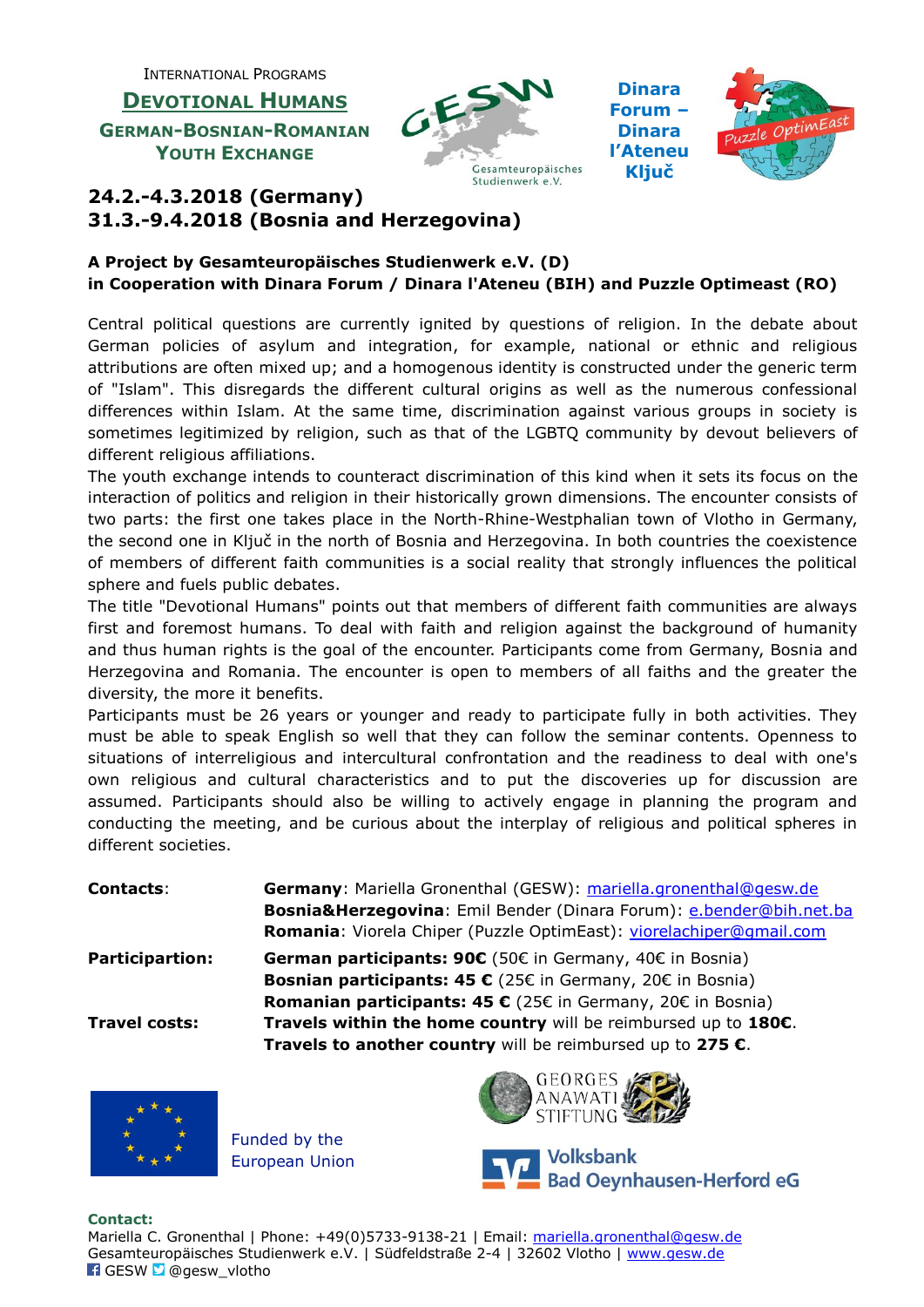## **PROGRAMM IN GERMANY: 24TH FEBRUARY – 4TH MARCH 2018**

| 24th February |                                                                                                                        |
|---------------|------------------------------------------------------------------------------------------------------------------------|
| before 15:00  | <b>Arrival to Vlotho</b>                                                                                               |
| 16:00         | <b>Welcome and Introduction</b>                                                                                        |
|               | Ice-breaker   Introduction to the venue and the program                                                                |
| 18:30         | Dinner                                                                                                                 |
| Anschl.       | <b>Youthpass and Project Charter</b>                                                                                   |
|               | Explanation of the Youthpass   Design of a Project Charter                                                             |
| 25th February | <b>Vlotho</b>                                                                                                          |
| 8:30          | <b>Breakfast</b>                                                                                                       |
| 9:30          | <b>Church Service at Heilig Kreuz, Vlotho</b>                                                                          |
|               | Experiencing the Catholic Church                                                                                       |
| 11:00         | <b>Church Service at St Johannis, Vlotho</b>                                                                           |
|               | Experiencing the Reformed Church                                                                                       |
| 12:30         | Lunch                                                                                                                  |
| 14:00         | <b>Experience Interreligious Contact</b>                                                                               |
|               | Theater pedagogy workshop   Markus Kühn                                                                                |
| 16:00         | Coffee Break                                                                                                           |
| 16:30         | Continuing Experience Interreligious Contact                                                                           |
| 18:30         | Dinner                                                                                                                 |
| 19:30         | Contemplation                                                                                                          |
| 26th February | <b>Vlotho / Bielefeld</b>                                                                                              |
| 8:30          | <b>Breakfast</b>                                                                                                       |
| 9:30          | <b>Religion in the Immigration Nation Germany</b><br>Presentation and discussion                                       |
| Anschl.       | What is God?                                                                                                           |
|               | Encountering faith - Participants' exchange                                                                            |
| 12:00         | Lunch                                                                                                                  |
| 13:00         | <b>Transfer to Bielefeld</b>                                                                                           |
| 14:00         | <b>Synagogue Bielefeld</b>                                                                                             |
|               | Encounter with the Jewish Community in Germany                                                                         |
| afterwards    | <b>Free Time in Bielefeld</b>                                                                                          |
| 18:00         | Transfer to Vlotho                                                                                                     |
| 18:30         | Dinner                                                                                                                 |
| 19:30         | Contemplation                                                                                                          |
| 27th February | <b>Vlotho</b>                                                                                                          |
| 8:30          | <b>Breakfast</b>                                                                                                       |
| 9:30          | <b>Jewish and Christian Cemeteries in Vlotho</b><br>Religious rites and ideas of death                                 |
| 12:30         | Lunch                                                                                                                  |
| 14:00         | Star, Cross, Moon                                                                                                      |
|               | Creative workshops on symbols of faith                                                                                 |
| 16:00         | Coffee Break                                                                                                           |
| 16:30         | Continuing Star, Cross, Moon                                                                                           |
| 18:30         | Dinner                                                                                                                 |
| 19:30         | Meeting Renate Wefers, pastor in Vlotho<br>Religion, faith and culture in politics and society: integration and asylum |